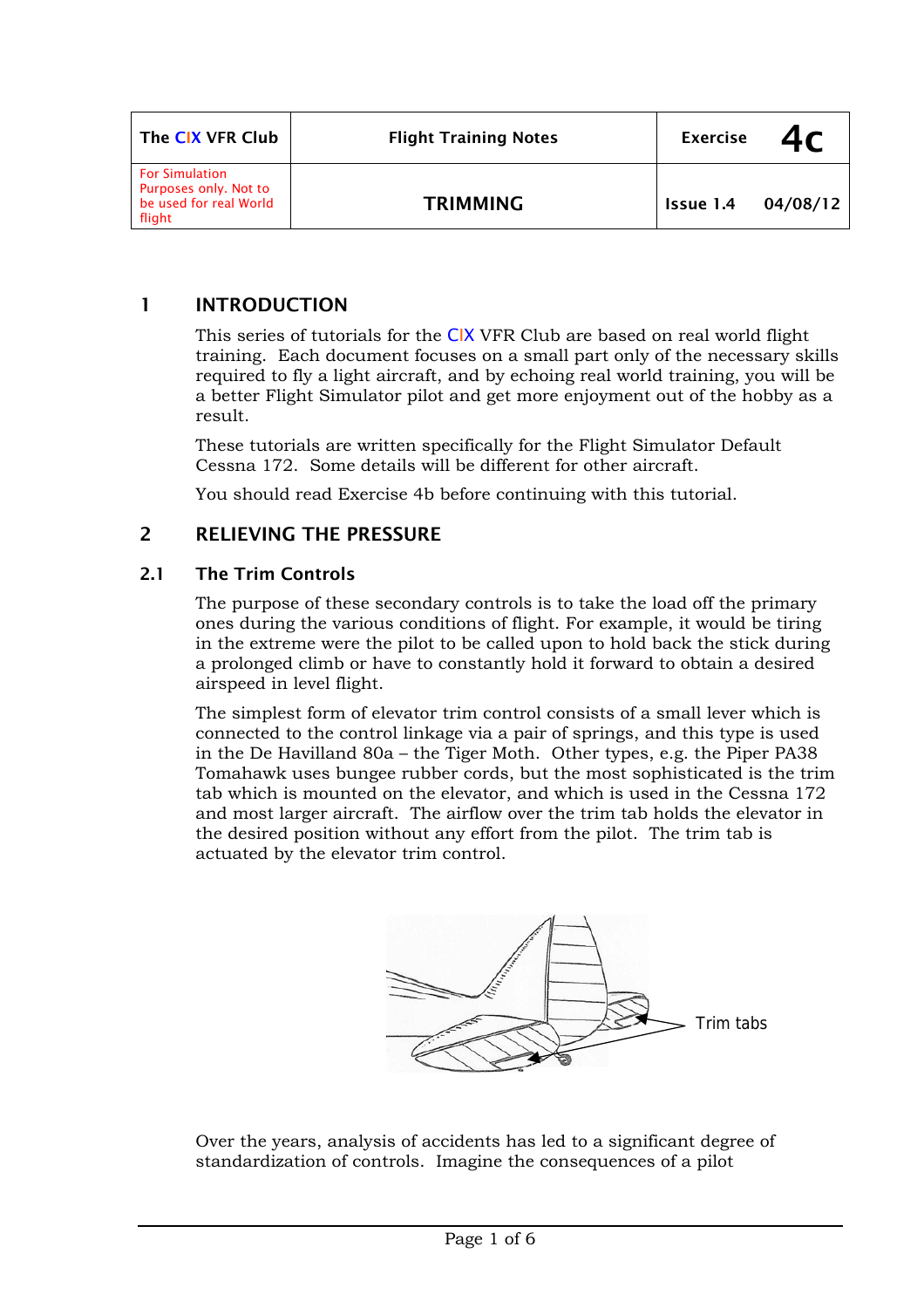| The CIX VFR Club                                                                   | <b>Flight Training Notes</b> | <b>Exercise</b> |          |
|------------------------------------------------------------------------------------|------------------------------|-----------------|----------|
| <b>For Simulation</b><br>Purposes only. Not to<br>be used for real World<br>flight | <b>TRIMMING</b>              | Issue 1.4       | 04/08/12 |

concentrating on the outside view, say during landing, and reaching for a control, but it turns out to be the wrong one! In most aircraft today: -

- Throttle levers are black and have smooth handles
- Mixture levers are red and have finely knurled handles
- Propeller pitch levers are blue and have coarsely knurled handles
- Trim controls (if not electric) are large black wheels set in the same plane in which they act, with raised projections ("nobbles" if you like) widely spaced on the rim.

The trim wheel is normally set into the coaming or cabin fitments in such a way that only the top surface is visible, perhaps one quarter of the diameter, for a reason which will become apparent. They are normally mounted near the throttle and mixture levers or between the seats. The elevator trim affects the aircraft in pitch, so is mounted vertically (i.e. on a horizontal spindle).

## 2.2 Balanced Flight

In normal conditions of flight the aircraft is in balance. This can be upset by changes in weight distribution such as amount of fuel, number of passenger seats occupied, luggage, etc., carried. Changes of throttle setting will also upset this balance, both in direction (yaw), due to the twisting motion of the slipstream, (don't worry about the technicalities!) and pitch, due to changes in thrust. Alterations in airspeed also upset the balance of the aeroplane because the resulting small changes in angle of attack affect the position of the centre of pressure (See exercise 3, paragraph 1.4). All of these out-ofbalance forces must be compensated for by the controls.

The airspeed and power setting in which the yoke will remain in its neutral position, and the aircraft fly in a stable manner will differ according to load, so is never predictable. Nor will it be necessarily a configuration which the pilot wants. In practical flight conditions, the yoke would have to be held constantly slightly forward or slightly back to maintain balanced flight were it not for the trimmer which relieves the pilot who would otherwise soon get very tired.

Whilst most light aircraft are fitted with an elevator trimmer only, larger types have a rudder and in some cases aileron trimmer also. In the Cessna 172, the only trim control is the elevator trim.

### 2.3 The Art of Trimming

Provided smooth conditions exist an aircraft will fly "hands off" in a climb, glide or level flight when correctly trimmed. Trimming is simple in theory, a little more tricky in practice. Firstly, decide the desired airspeed for the flight condition (climbing, straight and level etc.), and set an appropriate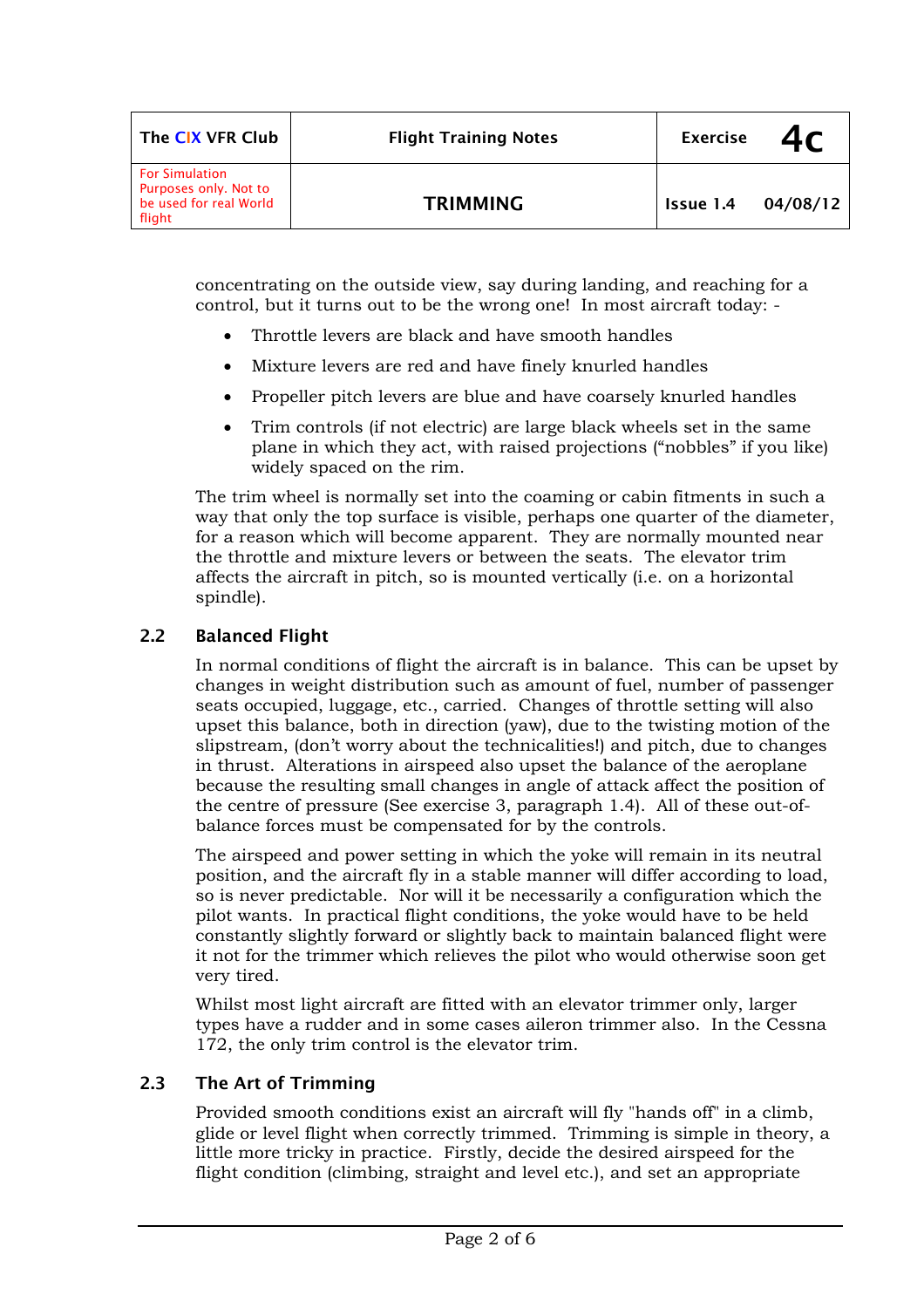| The CIX VFR Club                                                                   | <b>Flight Training Notes</b> | <b>Exercise</b> |          |
|------------------------------------------------------------------------------------|------------------------------|-----------------|----------|
| <b>For Simulation</b><br>Purposes only. Not to<br>be used for real World<br>flight | <b>TRIMMING</b>              | Issue 1.4       | 04/08/12 |

power setting. Then make small movements of the yoke until the aircraft is maintaining the desired condition and airspeed. Finally, the trim wheel is turned to relieve the pressure which the pilot can sense through his hands. To relieve forward pressure on the yoke, the trim wheel is turned by moving the hand forward on the exposed surface, and vice versa. (It is to avoid turning the wheel in the wrong direction that only part of it is exposed and can be grasped).

In Flight Simulator, the trim controls are either to click the mouse on the trim wheel – at the top for nose down trim and the bottom for nose up trim – or to press the numeric keypad '7' for nose down trim, and numeric keypad '1' for nose up trim. Trimming is such an important aspect of control, that for those with a yoke or joystick, it is virtually essential to assign two of the buttons for trimming, preferably two which are one above the other. The upper one should be set to activate nose down trim and the lower one to activate nose up trim.

To trim accurately in Flight Simulator, the technique is similar to that of the real world where electric trim controls are fitted. Whilst holding the yoke or stick to maintain the desired flight condition, press the appropriate button, and at the same time relieve some of the pressure. Repeat this action until the stick is in the neutral position. You then observe the instruments to check that the desired airspeed is being maintained, and the aircraft is flying level or climbing or descending at the appropriate rate.

When the aircraft is flying exactly level (neither climbing nor descending), note carefully the power setting and the pitch attitude of the aircraft. This is extremely important, because, with experience, rather than guessing the power setting and pitch attitude to achieve your desired airspeed, then constantly adjusting trim to achieve it, you should try to remember the pitch attitude required for that airspeed. Then you will be able to set the correct rpm and pitch attitude to the correct position quickly, with only small adjustments required to trim.

Learning the correct pitch attitude will take a bit of practice, but once learned, the numbers don't change. In the 2D cockpit, for example, at 90 knots, the horizon is typically about 1½ inches (40mm for the youngsters) above the top of the panel. This distance is different for different airspeeds, and also depends on whether you fly using the 2D cockpit or the 3D (Virtual) cockpit. There is no other way to learn these correct attitude "pictures" than practice, practice, practice.

**For accurate flying, and to avoid pilot fatigue (including in Flight Simulator), trimming is vital.** An experienced pilot will adjust the trim control to correct any out-of-trim changes, perhaps caused by turbulence or changing winds (notorious in FSX), as soon as they become apparent.

One of the beauties of trimming is that if you trim accurately for a cruise speed of 105 knots, but need to add a little power say to stop a slight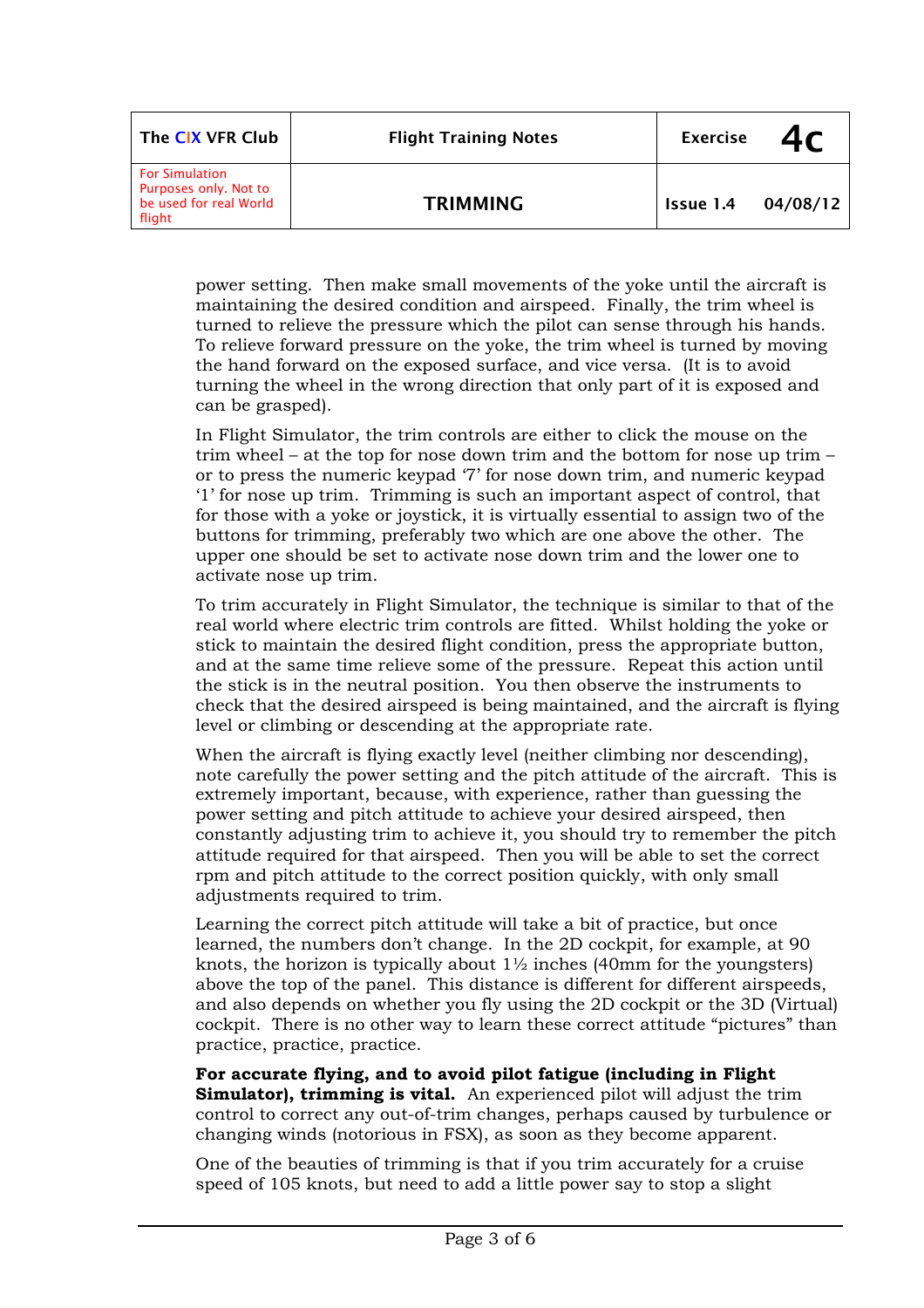| The CIX VFR Club                                                                   | <b>Flight Training Notes</b> | <b>Exercise</b> | 4 <sub>C</sub> |
|------------------------------------------------------------------------------------|------------------------------|-----------------|----------------|
| <b>For Simulation</b><br>Purposes only. Not to<br>be used for real World<br>flight | <b>TRIMMING</b>              | Issue 1.4       | 04/08/12       |

descent, then once back at the correct altitude, you can reduce the power back to your previous setting, and the aircraft will re-establish at 105 knots.

In Flight Simulator this doesn't work as well as in real life unfortunately, due to the exaggerated "phugoid" movement in FS, which is normally designed out in real aircraft, but if you are patient, it will re-establish at 105 knots

### 2.4 Power, Attitude, Trim

The PAT rule is one of the second vitally important rule of successful accurate flying. (See Exercise 4a, paragraph 3 for the first important rule). First set the **power** you want for the flight condition you want. For the Cessna 172, set 2250 r.p.m. for level flight at normal cruise speed. Then move the yoke to set the pitch **attitude** which will achieve the cruise speed of 105 knots. Then **trim** out the out of balance pressure on the yoke or stick. This method of setting up flight conditions is always used, (with one exception outlined below).

So, in Flight Simulator, on the Cessna 172, to establish level flight at, say, 90 knots: -

- 1. Set **power** to 2100 r.p.m.
- 2. Set pitch **attitude**
- 3. **Trim**

#### 2.5 The Only Exception

When leveling out after a normal (full power in the C172) climb, if you apply the PAT rule as you reach your desired height, the moment you reduce power, you will start to descend whilst still establishing the cruise attitude. You would then have to add power to recommence the climb.

So, in this situation, you set the cruise **attitude** as you reach your desired height, then allow the airspeed to build up to cruise speed, then reduce **power** to 2250 r.p.m. Then **trim** out the out-of-balance stick force.

So – leveling out after the climb, it is APT – Attitude, Power, Trim.

*In this paragraph I used the word 'height' instead of 'altitude' to avoid any confusion with 'attitude'!* 

#### 2.6 Trim for Airspeed

Summarised into one sentence, use trim to maintain accurate airspeed, use power to control climb or descent.

### 3 TRY IT IN THE AIR

Here are some exercises in trimming to try in flight.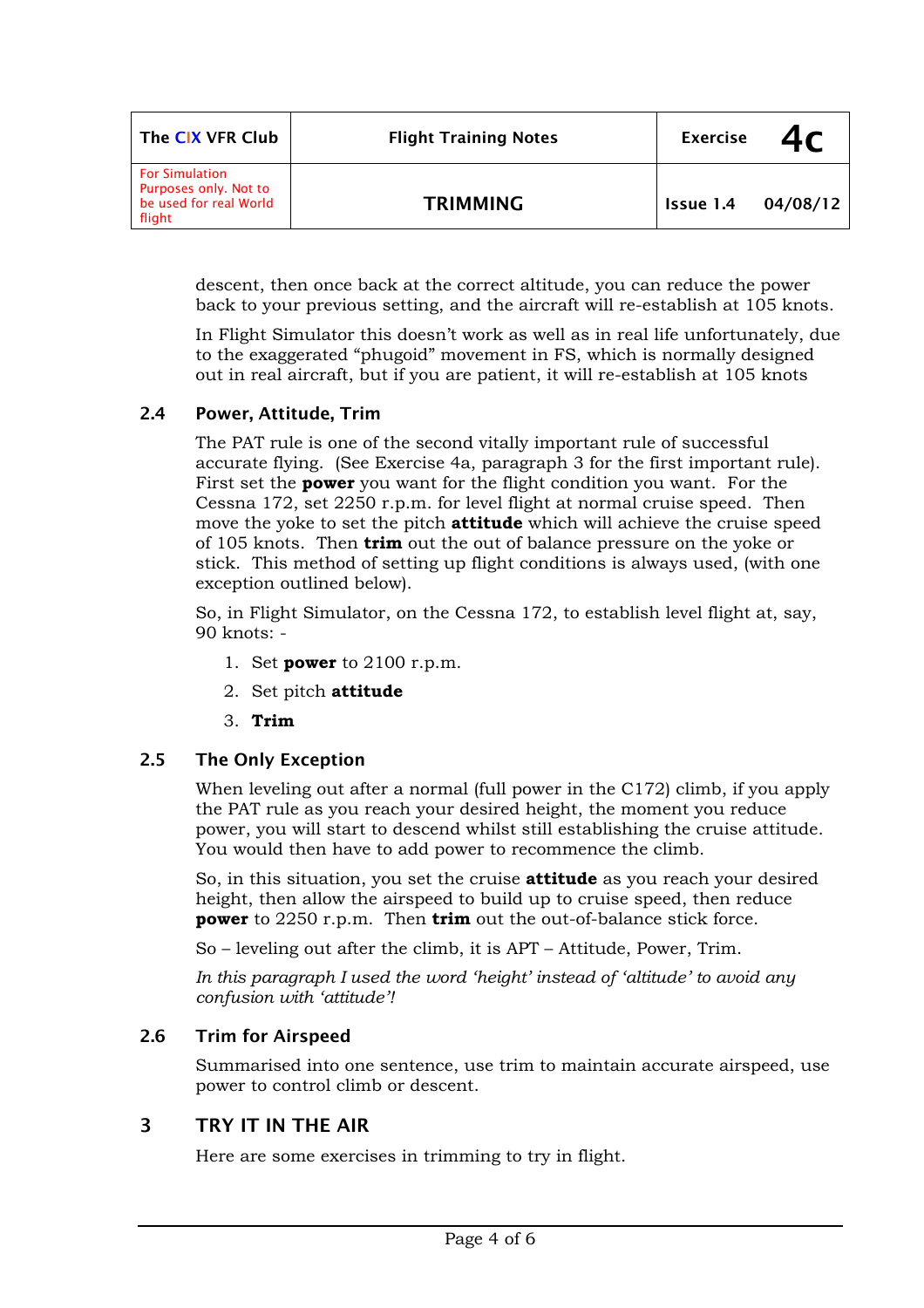| The CIX VFR Club                                                                   | <b>Flight Training Notes</b> | <b>Exercise</b> |          |
|------------------------------------------------------------------------------------|------------------------------|-----------------|----------|
| <b>For Simulation</b><br>Purposes only. Not to<br>be used for real World<br>flight | <b>TRIMMING</b>              | Issue 1.4       | 04/08/12 |

- 1. Set 2250 rpm and establish cruise speed of 105 knots. Adjust with very small movements of the yoke until 105 knots is achieved. Don't "hunt the airspeed", but wait a few seconds  $(10 - 20)$  after each adjustment for the airspeed to stabilise before making another change. Add or remove power in 25 r.p.m. increments if there is a tendency to climb or descend.
- 2. Set full power and lower the nose to maintain level flight. Trim. Check what airspeed you achieve. It will be around 120 knots.
- 3. Set 1800 r.p.m. and raise the nose to maintain level flight. Your airspeed will be about 71 knots.
- 4. Climb to 3000 feet. Close the throttle completely, and raise the nose to establish 70 knots. You will find that you need to keep holding the yoke further and further back at first. When established at around 70 knots, Trim to maintain exactly 70 knots. Adjust trim in small increments if necessary to maintain exactly 70 knots. This might take several minutes. The nose will be fairly high – possibly as high as in normal cruise flight. The aircraft will descend at around 600 feet per minute. Maintain this accurate airspeed as the aircraft descends right down to 500 feet, then apply full power and set the climb attitude to establish a climb at exactly 70 knots. Trim to maintain this airspeed.

# 4 ADJUSTING FS SETTINGS

In FS the trim on the default 172 is rather coarse. You press the trim button or key once, and the change to pitch is greater than you need to establish trimmed out flight. This can result in you having to constantly chase the attitude with an "up" adjustment, followed quickly by a "down" adjustment.

Fortunately this can be adjusted in the aircraft.cfg file which may be found in the main folder for the aircraft you are flying, e.g. for FSX;

*Flight Simulator X\SimObjects\Airplanes\C172* 

First, make a safe copy of the file, e.g. aircraft.cfg.saf

Then open the file in Notepad and look down the file for a line as follows

[flight tuning]

Then look down the subsequent lines (about 10 lines) until you see the line

elevator\_trim\_effectiveness = 1.0

Save this line as a comment by typing // in front of it, then add a comment at the end "FS default value"

Now add new a line beneath: